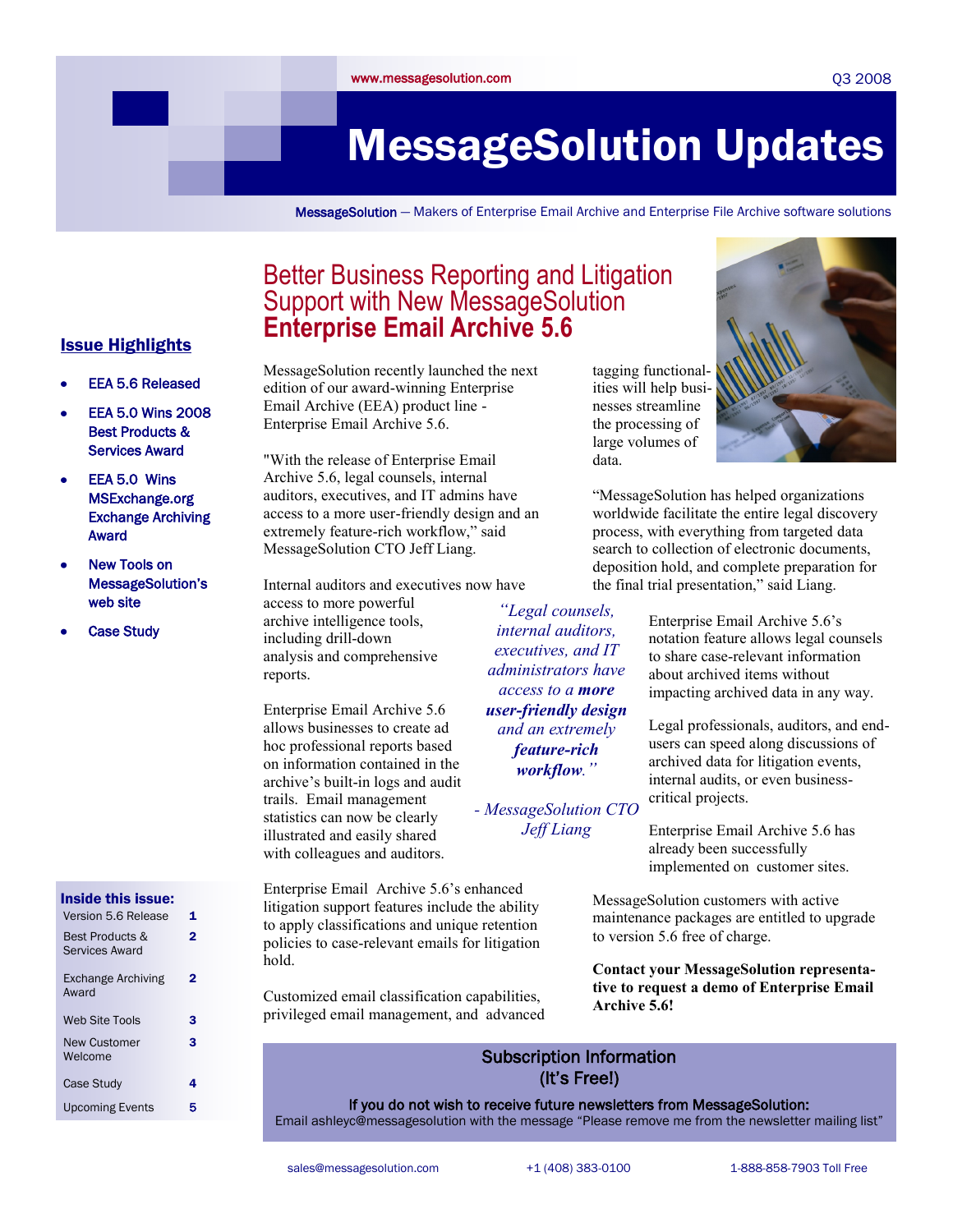#### MessageSolution Updates



### Enterprise Email Archive 5.0 Wins Network Products Guide **2008 Best Products & Services** Reader Trust Award

*―These awards go to the best technology products every year and we are honored that Enterprise Email Archive 5.0 has gained the Network Products Guide Reader Trust.‖* 

Network Products Guide, a world leading publication on technologies and solutions, named Enterprise Email Archive 5.0 a winner of the **2008 Best Products and Services Award.** 

This respected annual award honors products

and services that represent the rapidly changing needs and interests of end-users of technology worldwide.

Enterprise Email Archive 5.0 helps businesses meet compliance regulations and electronic discovery challenges, protect corporate intelligence, and significantly reduce email server storage requirements.

With massive scalability and support for Exchange, Domino, GroupWise and Unix/ Linux servers, Enterprise Email Archive 5.0 is uniquely designed to facilitate effective *- MessageSolution CTO Jeff Liang*

installation and administration from a remote

"Increased end-user awareness and ongoing advances in technology are helping shape better products and services." says Rake Narang, editor-in-chief at Network Products Guide.

> "Enterprise Email Archive 5.0 is bringing improvements in ease of administration and end-user transparency."

> "These awards go to the best technology products every year and we are honored that Enterprise Email Archive 5.0 has gained the Network Products Guide Reader Trust," said MessageSolution CTO Jeff Liang.

"We are committed to meeting our customers" needs by providing them with the best products and services."



*―MSExchange.org users are specialists in their field…Their vote serves as a solid peer-to-peer recommendation of the winning product.‖*

> *- Sean Buttigieg, MSExchange.org manager*

## EEA 5.0 Voted Best Exchange Archiving Solution

MessageSolution Enterprise Email Archive was voted best Exchange Archiving solution by visitors to MSExchange.org.

location.

"MSExchange.org users are specialists in their field...Their vote serves as a solid peer-topeer recommendation of the winning product," said Sean Buttigieg, MSExchange.org manager.

"Our Reader"s Choice Awards give visitors to our site the opportunity to vote for the products they view as the very best in their respective category," Buttigieg explained.

"We"re honored that our customers have rated Enterprise Email Archive the best Exchange Archiving solution," said CTO of MessageSolution, Jeff Liang.

"This award is a testament to our successful "Customer-Driven" philosophy."

Why are customers so happy? Most cite smoother implementation, better performance, and lower costs.

While other vendors require their customers to pay for engineers to install and

configure their solution on-site, MessageSolution eliminates that unnecessary cost for customers by providing 100% remote product installation.

"Enterprise Email Archive can also be maintained remotely," explained Liang. "This saves our customers" financial and human resources in the long run."

Award runners up include Symantec Enterprise Vault, Archive Attender, Mimosa Nearpoint, and Quest Archive Manager.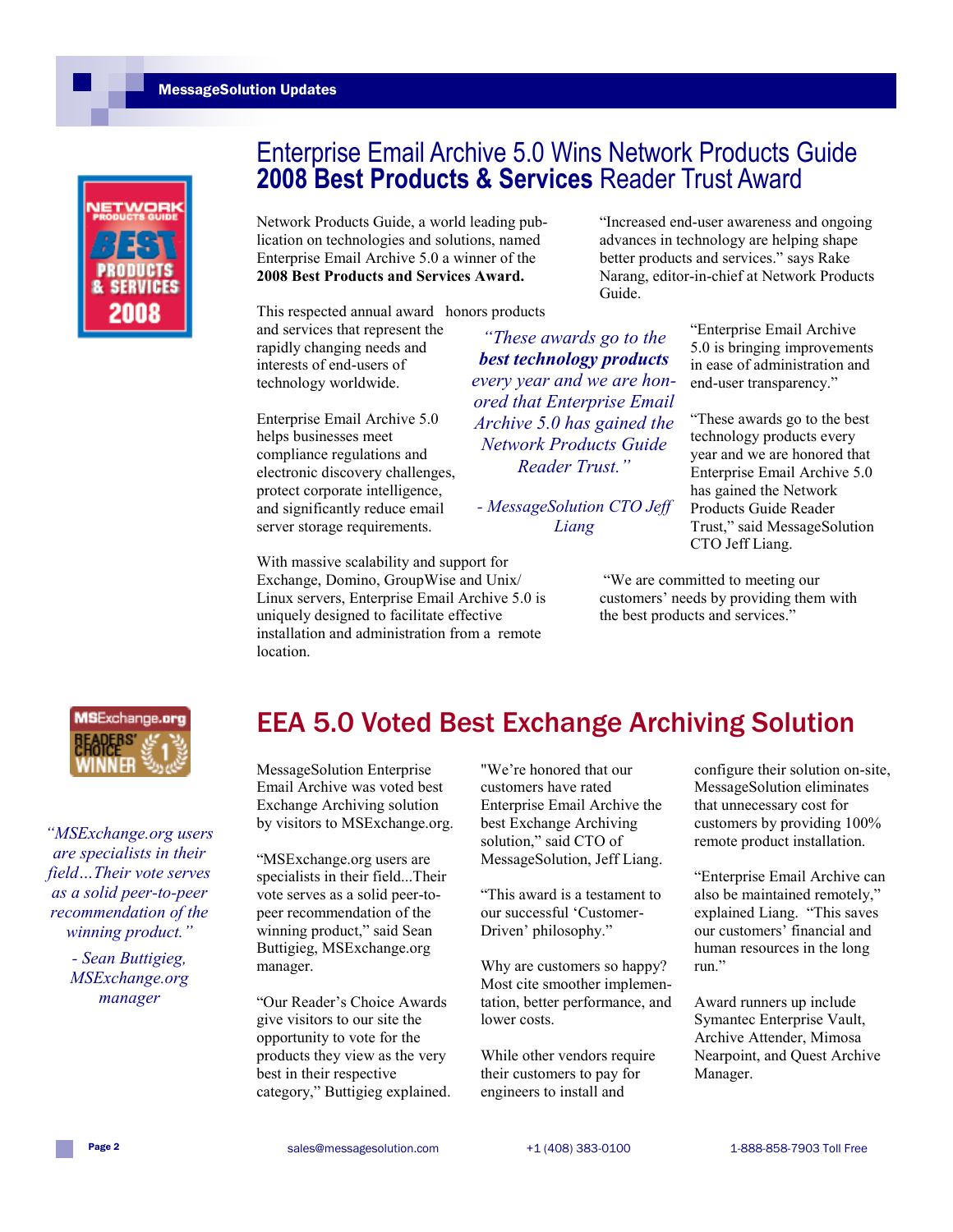www.messagesolution.com

# Watch Videos of Enterprise Email Archive at MessageSolution.com!

Over the last month, MessageSolution has added a variety of videos demonstrating the various features of Enterprise Email Archive 5.0 to messagesolution.com.

Currently, visitors to the site can watch videos of Enterprise Email Archive"s Outlook integration features, Lotus Notes integration features, and PST File Migration Manager.

Over the next few months, look for new videos to be added, including:

- Windows desktop search integration on Enterprise  $\bullet$ File Archive
- NSF File Migration Manager on Enterprise Email Archive for Domino

You can watch currently available videos of Enterprise Email Archive at [http://www.messagesolution.com/product\\_video\\_list.htm](http://www.messagesolution.com/product_video_list.htm)

### Welcome, New Customers!

MessageSolution would like to extend an enthusiastic welcome to our **Enterprise Email Archive for Exchange Server** customers:

Alex Popov & Associates — New South Wales, Australia Greenbriar Equity Group LLC — New York Mathis Brothers Furniture — Oklahoma Triumvirate Environmental — Massachusetts The Shubert Organization — New York SGA Corporation — Washington Noble Royalties, Inc. — Texas Haskell & Slaughter — Alabama Cobasys — Michigan & Ohio Affiliated Acceptance Corporation — Missouri Seko Worldwide — Illinois Stock Technologies — Texas HyPro Inc. — Wisconsin

We"d also like to welcome a new **Enterprise Email Archive for Domino Server** customer: Pacific National Bank (Florida).

Along with a new **Enterprise Email Archive for GroupWise**  Server customer: Louisiana School for the Deaf (Louisiana).

And a new **Enterprise File Archive** customer: Corporate Express Canada, a Staples company (Ontario, Canada).

Welcome, all! We're very happy to have you as a customer and a part of the MessageSolution Partners Network!

As a member of the Partners Network, your organization is eligible to **receive 10% of the purchasing price** for any organization you refer to MessageSolution that purchases MessageSolution products.

For more information on our referral program, please contact your MessageSolution Account Manager or call +1 408 383-0100.

# Introducing: A New Tool for Predicting Your Business's Storage Future

Have you considered what your email storage volumes could look like a year, two years, or even 10 years down the road?

Well, we have. And it didn"t require a crystal ball.

At MessageSolution.com, visitors can now download a free, simple Storage Calculator to discover their company"s storage future.

Just enter some basic information into the four open fields and the MessageSolution Storage Calculator will determine your company's yearly storage requirements for the next 10 years.

The Storage Calculator also can help organizations discover how their storage environment would be



Seeing into the future just got easier.

improved by applying MessageSolution Enterprise Email Archive"s storage-saving technologies, including high compression rates, single instance storage, and stubbing of emails and attachments.

The Storage Calculator is useful for anyone planning their storage environment, by providing customized best practice storage requirements as well as the EEA"s minimum storage needs.

*To download the Storage Calculator, go to*  **www.messagesolution.com** *and click* 

#### "Watch Product Video'*.*

*The Storage Calculator is located at the bottom of the video page.*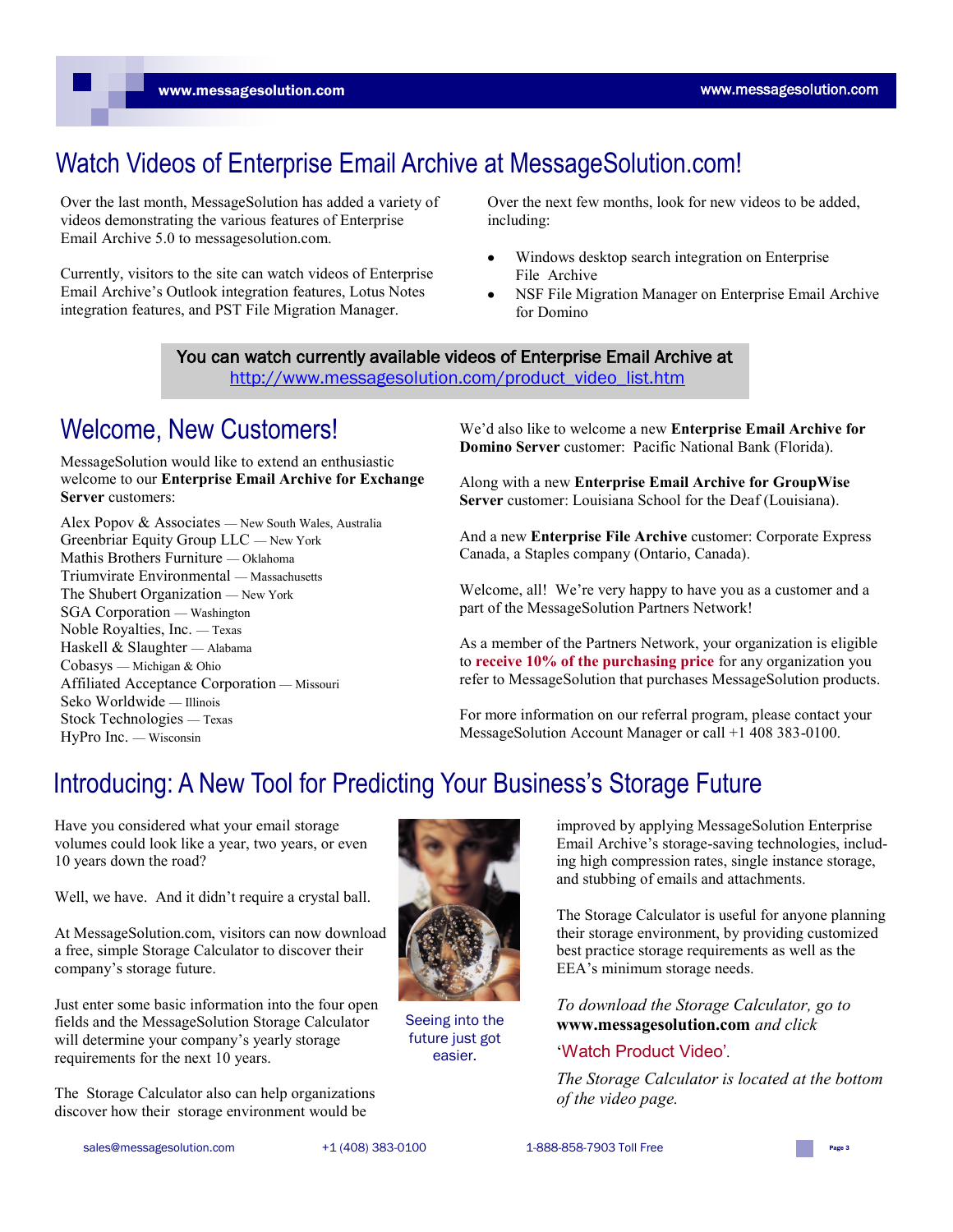### Case Study: Canadian Mining Equipment Manufacturer Ivaco Ltd. Achieves Compliance using MessageSolution Enterprise Email Archive™

Ivaco Mining Equipment, Ltd, a Canadian mining equipment manufacturing and distribution company, required an email archiving solution in order to meet compliance standards and manage the growing email storage on their Exchange server.

To meet the necessary email retention requirements, Ivaco required an email archiving solution that could capture all of the company"s inbound and outbound emails in real time from the company"s Microsoft Exchange 2003 Server.

"I tested many different email archiving solutions for Exchange," said Ralf Mueller, an Exchange administrator at Ivaco.

"We needed an archiving solution to work with either flat files or Oracle Databases."

Ivaco"s preference for a non-SQL server-based email archiving solution ruled out many email archiving products. Most email archiving products would have required the company to purchase a separate SQL server, an unnecessary cost that Ivaco preferred to avoid.

One of the few stand-out archiving software solutions that did not require a SQL server was MessageSolution Enterprise Email Archive.

"While SQL server is able to perform searches on relational information, it is not ideal for searching email," explained Jeff Liang, Chief Technology Officer at MessageSolution. "This is why MessageSolution Enterprise Email Archive was designed not to rely heavily on SQL server<sup>"</sup>

Ivaco eventually selected MessageSolution Enterprise Email Archive for the software"s comprehensive compliance features, which help Ivaco comply with external regulations and enforce internal policies.

*―The software is quite easy to configure and the search tool available for the users via the web browser is competitive and easy to use.‖*

MessageSolution Enterprise Email Archive"s compliance features include strong access controls, data security, a variety of built-in audit logs, and capture of all incoming and outgoing messages in real time.

"The software works without problems archiving in real time between 100 and 200 hundred messages every 10 minutes," said Mueller.

Like many businesses today, Ivaco"s employees had created many Personal Storage files (PSTs) that needed to be managed.

### *―I am very happy with the MessageSolution archiving solution.‖*

From a compliance stand point, a corporation"s knowledge store is in danger any time employees save corporate data in ways that violate corporate policy, whether on



personal disks or in PST files.

PST files are not an ideal way to store corporate data, as they are easily corruptible. PST files also make it nearly impossible for an organization to have an accurate understanding of the topology and contents of its own knowledge stores.

Enterprise Email Archive"s built-in PST Migration Manager tool allowed Ivaco to import all existing PST files into the archive for centralized management, while high availability of old messages through the archive now eliminates the need for employees to create new PST files.

Ivaco"s email system is now centralized and searchable, removing the burden of managing old email from busy employees.

"The software is quite easy to configure and the search tool available for the users via the web browser is competitive and easy to use," said Mueller.

Most importantly, however, since implementing MessageSolution Enterprise Email Archive, Ivaco"s email system has been fully compliant with Canada"s email retention regulations.

"I am very happy with the MessageSolution archiving solution," Mueller concluded.